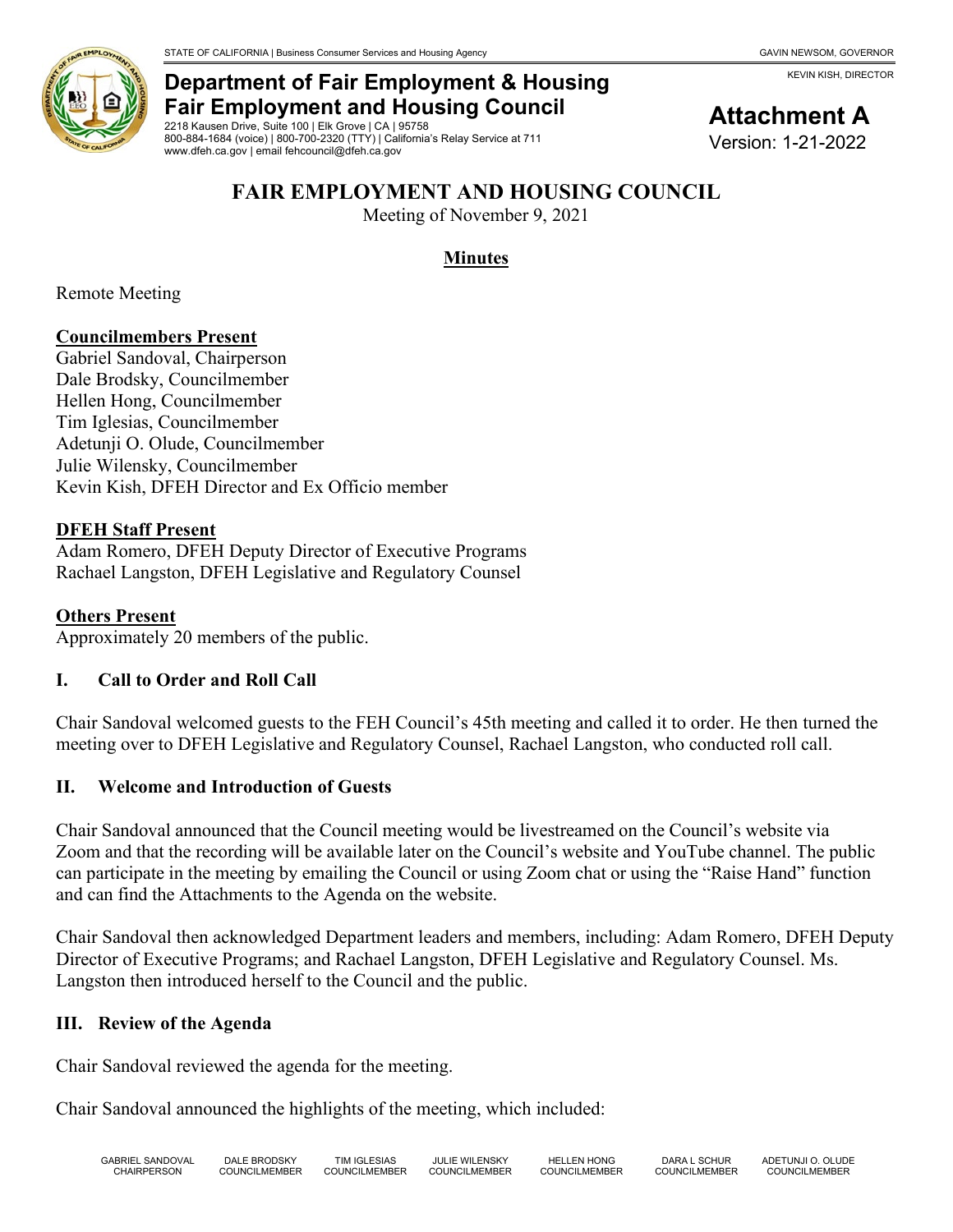- Consideration of Changes Without Regulatory Effect to the California Family Rights Act Regulations (2 CCR 11087 et seq.)
- Updates from the Council's other subcommittees

### **IV. Approval of the Minutes**

### Attachment A: Minutes from July 7, 2021 Meeting of the Fair Employment and Housing Council

Chair Sandoval reviewed the minutes of the July 7, 2021 meeting. During that meeting, the Council considered and voted to finalize Unmodified Text of Housing Regulations Regarding Definitions; Intentional Discrimination; Discriminatory Advertisements, Statements, and Notices; Consideration of Income; Residential Real Estate-Related Practices; and Disability; and heard updates from the Council's other subcommittees.

Councilmember Wilensky requested the minutes be amended to state that the Criminal History and Employment Regulations Subcommittee was considering "potential modifications," rather than "proposed modifications," to the regulations.

Chair Sandoval asked for public comments on the minutes, and receiving none, the Council voted to approve the minutes unanimously with Councilmember Wilensky's amendment.

### **V. Councilmembers' Reports**

Chair Sandoval and Councilmembers

None.

### **VI. Department of Fair Employment and Housing Report**

Kevin Kish, Director, Department of Fair Employment and Housing

Director Kish highlighted two outreach initiatives from the DFEH Education and Outreach unit, including: an affirmative enforcement campaign on the California Fair Chance Act that uses technology to find unlawful statements in advertisements and applications; and the release of a guidance document regarding businesses and COVID-19 safety protocols. Additionally, he congratulated former DFEH Deputy Director of Executive Programs, Holly Thomas, on her nomination to the United States Court of Appeals for the Ninth Circuit by President Biden.

**VII. Consideration of Changes Without Regulatory Effect to the California Family Rights Act Regulations (2 CCR 11087 et seq.)** Councilmember Dale Brodsky

Attachment B: Changes Without Regulatory Effect Under California Code of Regulations Title I, Section 100: Explanatory Statement

Attachment C: Changes Without Regulatory Effect to the California Family Rights Act Regulations (2 CCR 11087 et seq.)

A. Discussion by Council

Councilmember Brodsky noted that the subcommittee is proposing modifications to the Council's CFRA regulations as a result of statutory changes going into effect January 1, 2022.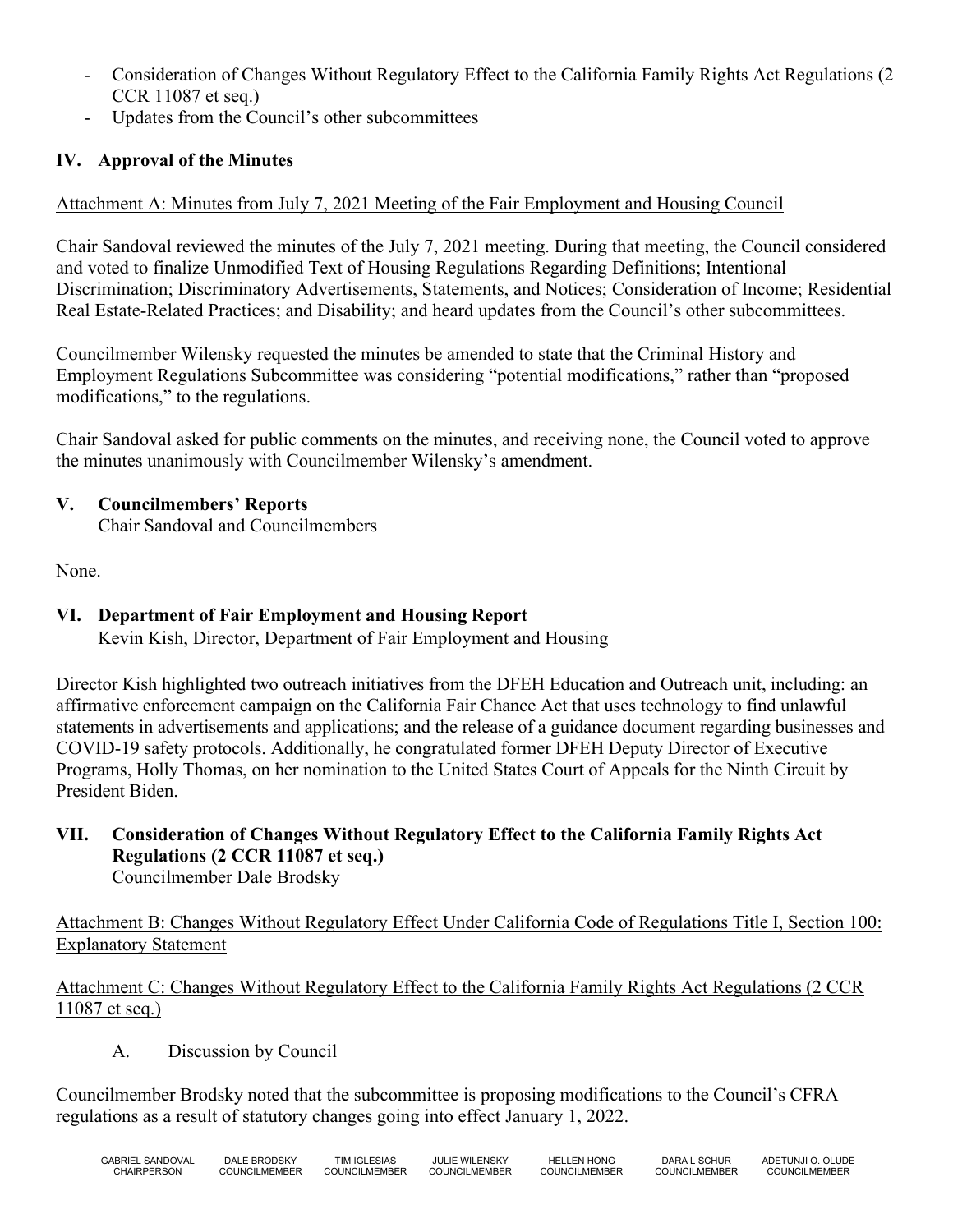Councilmember Hong suggested removing "parent-in-law" from the definition of parent-in-law. Upon further discussion, the Council determined that "parent-in-law" should remain in the definition.

B. Public Comment

None.

C. Action by Council

The Council moved, seconded, and unanimously approved a motion to adopt Attachments B and C and submit the proposed changes without regulatory effect to the Office of Administrative Law for approval.

### **VIII. Update from the Reasonable Accommodations for Associational Disabilities Subcommittee** Councilmembers Dale Brodsky and Adetunji Olude

A. Discussion by Council

Councilmember Olude noted that the subcommittee did not have any new information to share at this time.

B. Public Comment

None.

- **IX. Update from the Criminal History & Employment Regulations Subcommittee** Chair Gabriel Sandoval and Councilmember Julie Wilensky
	- A. Discussion by Council

Councilmember Wilensky noted that the subcommittee is continuing to research and consider proposing modifications to the criminal history and employment regulations.

B. Public Comment

**Joshua Kim, Root & Rebound:** Mr. Kim noted he submitted written comments to the Council and urged the Council to interpret the implementing regulations of the Fair Chance Act in a way that gives meaning to the intended purpose of the Act.

### **X. Update from Government Code Section 11135 Regulations Subcommittee** Councilmember Dale Brodsky

A. Discussion by Council

Councilmember Brodsky reported that the notice package is still under review by the Administration.

B. Public Comment

None.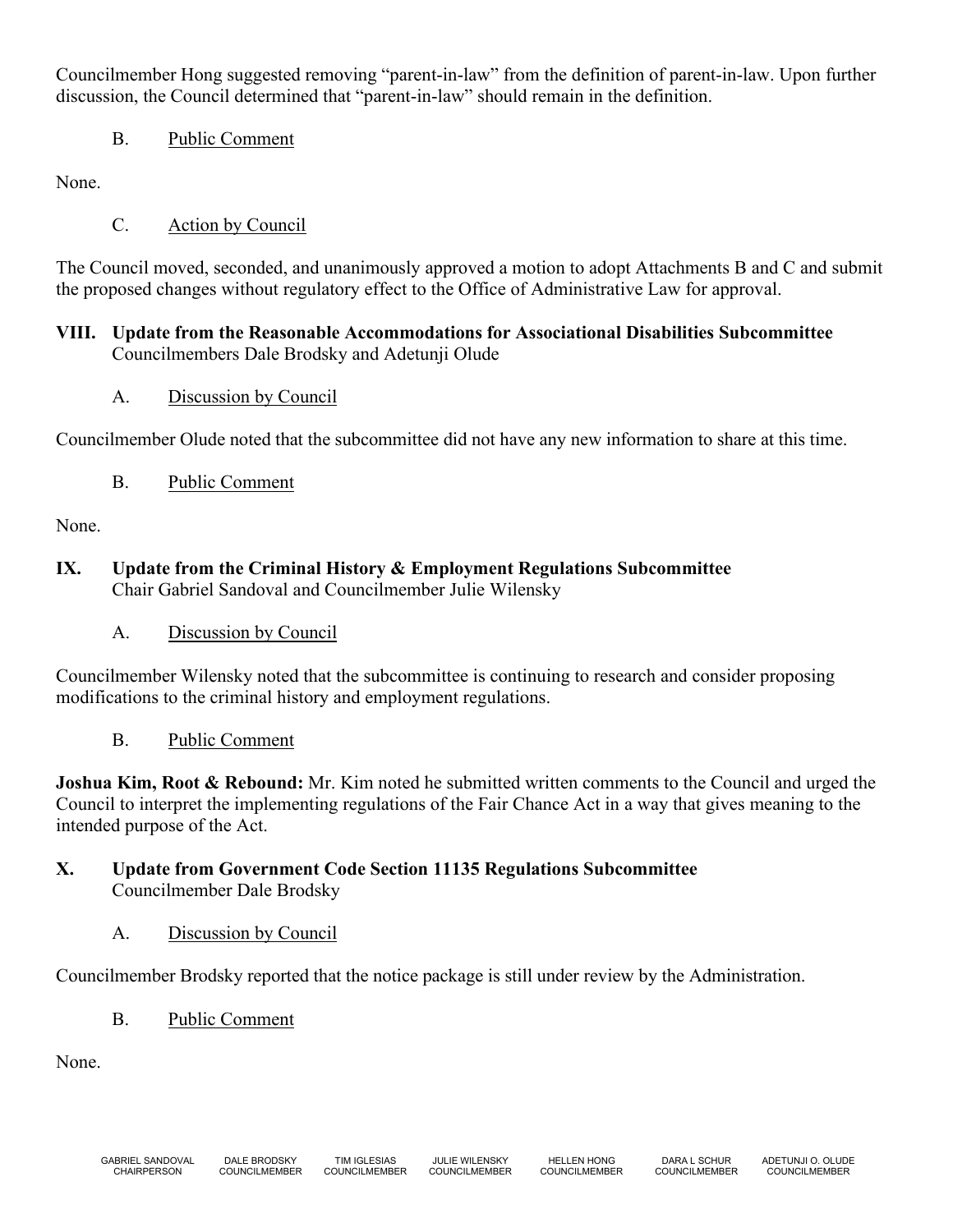### **XI. Update from the Hate Violence Subcommittee**

Chair Gabriel Sandoval and Councilmember Dale Brodsky

### A. Discussion by Council

Chair Sandoval and Councilmember Brodsky recommended that the Council send letters to law enforcement agencies, district attorneys, and city attorneys' offices throughout California offering guidance regarding DFEH's role in assisting victims of hate violence and affirmative steps that can be taken by said law enforcement entities to refer victims of hate incidents to other available resources, including, by way of example, the DFEH complaint process. They also noted that the subcommittee is meeting with various groups to discuss ways of disseminating educational materials on hate violence. Councilmember Iglesias suggested including, as an attachment to the letter, a fact sheet on hate violence that receiving agencies can distribute. Deputy Director Adam Romero noted that such a factsheet is available through DFEH's Outreach and Education Unit.

Deputy Director Romero and Director Kish noted that DFEH has received funding to create a hotline for victims of hate violence and will be hiring for a position to lead the effort. DFEH will also be creating a request for proposals for community groups and other stakeholders to bid on the project.

Director Kish announced that Governor Newsom appointed Becky Monroe as Deputy Director of Strategic Initiatives and External Affairs. He anticipates she will be very helpful in increasing awareness regarding issues relating to hate violence and remedies surrounding hate violence.

### B. Public Comment

None.

C. Action by Council

The Council moved, seconded, and unanimously voted to approve a motion to draft the hate violence letter.

### **XII. Update from the Algorithms and Bias Hearing Subcommittee**

Councilmembers Tim Iglesias and Hellen Hong

### A. Discussion by Council

Councilmember Iglesias noted that the subcommittee held an October 21, 2021 meeting during which they created a work plan regarding next steps, additional rulemaking, and a potential future hearing.

B. Public Comment

Rachael Langston noted that one written comment was received by Brenda Lebsack, which would be circulated to Council.

#### **XIII. Discussion Regarding Additional Subcommittee Assignments** Chair Gabriel Sandoval and Councilmembers

A. Discussion by Council

None.